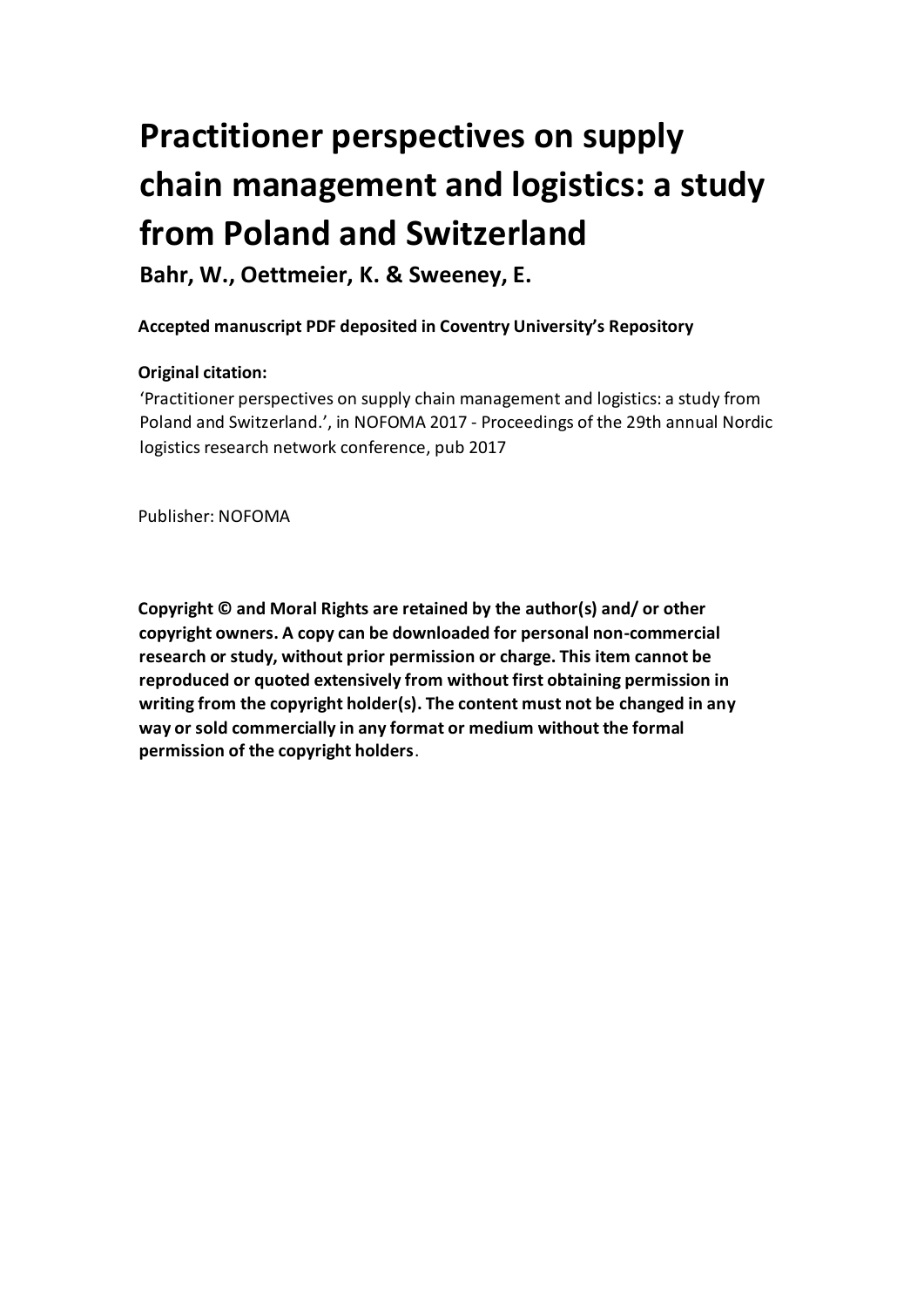# **SUPPLY CHAIN MANAGEMENT AND LOGISTICS: A STUDY FROM POLAND AND SWITZERLAND PRACTITIONER PERSPECTIVES ON**

#### **Dr Witold Bahr\***

#### **Dr Katrin Oettmeier\*\***

#### **Prof. Edward Sweeney\*\*\***

 \*) Aston University, Aston Logistics and Systems Institute, B4 7ET, Birmingham, UK E-mail: bahrw2@aston.ac.uk, Tel: +441212043000

 \*\*) University of St.Gallen, Chair of Logistics Management, CH-9000, St. Gallen, Switzerland E-mail: katrin.oettmeier@unisg.ch, Tel: +41712242111

\*\*\*) Aston University, Aston Logistics and Systems Institute, B4 7ET, Birmingham, UK E-mail: e.sweeney@aston.ac.uk, Tel: +441212043000

## **ABSTRACT**

#### **Purpose**

 The focus of this paper is the evolution of supply chain management (SCM) and logistics and the relationship between these concepts. Its purpose is to generate deep insights into practice, particularly in relation to the fundamental issue of how practitioners from different industrial and geographical contexts define the supply chain, SCM and logistics.

#### **Design/methodology/approach**

 The paper adopts an inductive research approach. Qualitative empirical data was collected through in-depth interviews among managers from four third-party logistics providers, four interview guide is based on a previous study by Lummus et al. (2001). The data collected during the interviews is contrasted with insights from existing research about the supply retailers and four manufacturers based in Poland and Switzerland. The semi-structured chain, SCM and logistics.

#### **Findings**

 The findings suggest that there are context-dependent differences between practitioners' understanding of the supply chain, SCM and logistics. This variation mirrors to some extent the plethora of orientations and emphases evident in the academic definitions of these terms, which have been proposed in recent decades.

#### **Research limitations/implications**

 The authors use the concept of refined replication in operations management research. This allows us to build upon previous research in order to test the current understanding of SCM theory among professionals. The sample is limited to Poland and Switzerland.

#### **Practical implications**

 Practitioners benefit from differentiated insights into the contemporary understanding of and linkages between the terms supply chain, SCM and logistics. Moreover, they are sensitized for context-specific variations in the meaning of these concepts.

*Keywords: supply chain, supply chain management, logistics, definitions, practice.*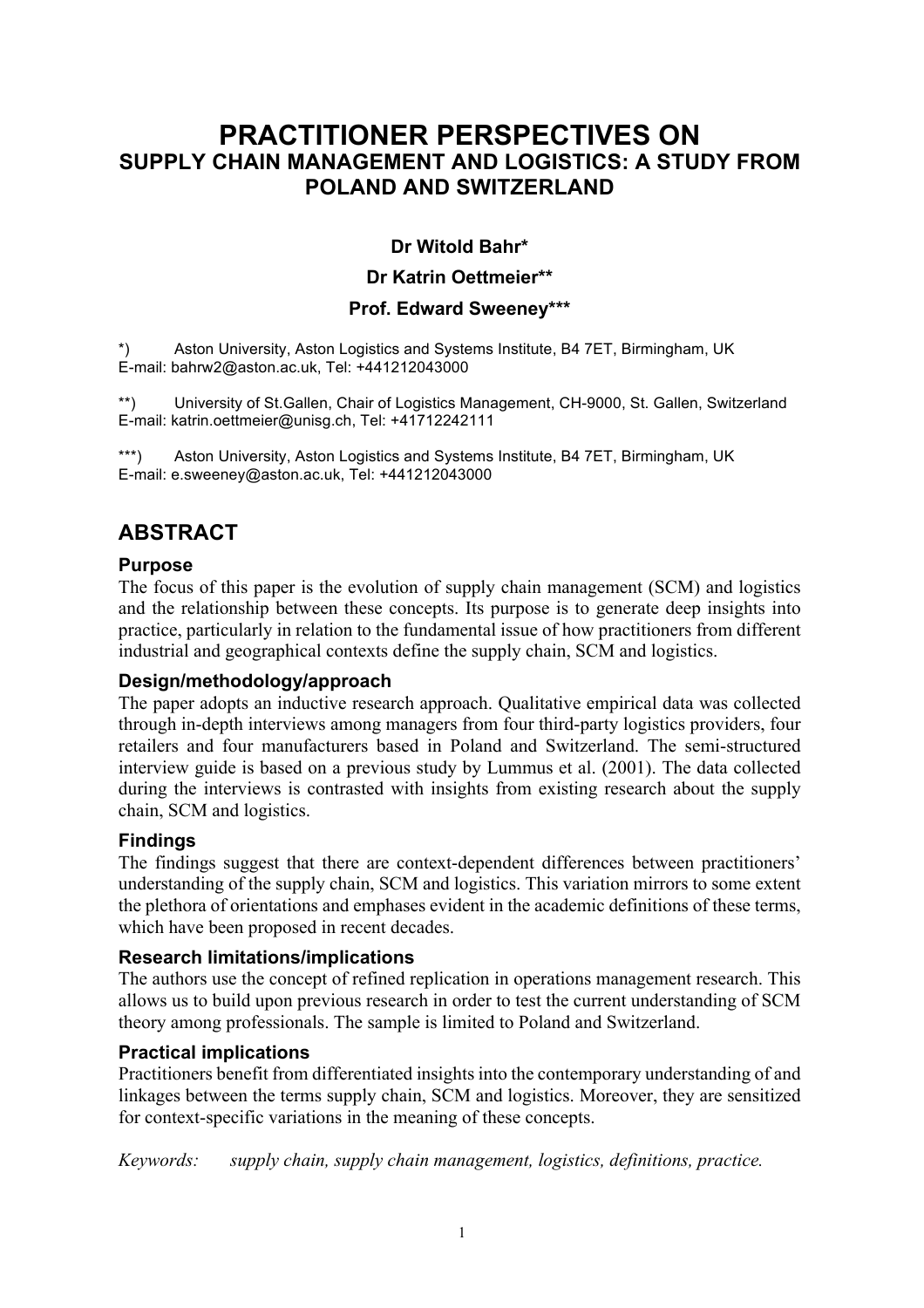# **1. INTRODUCTION**

 A plethora of supply chain management (SCM) and logistics definitions have been developed over the years (Stock and Boyer, 2009). The fact that many definitions exist may limit management's understanding of the concept and the practical effectiveness of its application (Ross, 1998). Researchers note a great deal of confusion regarding exactly what SCM involves, lack of consensus on SCM definition, and highlight the necessity for clear definitional constructs (Croom et al., 2000; Mentzer et al., 2001; Kathawala and Abdou, 2003; Lambert, 2004; Burgess et al., 2006; Mena et al., 2013). Moreover, Carter et al., (2015) emphasises that there is a need to clearly define a theory of supply chain (SC) and differentiate it from existing definitions of SCM. There is less debate in the extant literature about the meaning of the word logistics. Nonetheless, given that one of the principal antecedents of SCM is the field of logistics, this paper explores practitioner perspectives in relation to three terms: SC, SCM, and logistics. It does so with a particular reference to the linkages between the three terms.

 Following this introduction, a literature review provides an overview of the evolution of SCM and logistics and the relationship between them. Then the rationale of the present study is explained and the specific research objectives are set out. Next, the methodology employed during the empirical investigations is described. After a presentation of the results, the key outcomes of the research are discussed. The paper concludes with an outline of the main contributions and some limitations of this study.

# **2. LITERATURE REVIEW**

 This section provides an overview of the existing literature on the terms SC, SCM, and logistics. It culminates in the development of the research objectives, which lie at the heart of the present study.

## **2.1. Evolution and definitions of supply chain and supply chain management**

 The term SCM was originally introduced by management consultants in the early 1980s (Oliver and Webber, 1992). Since then a plethora of SCM definitions were developed. These were subject to comprehensive reviews (Bechtel and Jayaram, 1997; Mentzer et al., 2001) with a work by Stock and Bowyer (2009) examining 173 definitions of SCM that have appeared in the literature.

 Certain definitions – for example that of the Council of Supply Chain Management Professionals (CSCMP) – are widely cited in the literature. It defines SCM as follows (CSCMP, 2017):

 Supply chain management encompasses the planning and management of all activities involved in sourcing and procurement, conversion, and all logistics management customers. In essence, SCM integrates supply and demand management within and across activities. Importantly, it also includes coordination and collaboration with channel partners, which can be suppliers, intermediaries, third-party service providers, and companies.

This definition by CSCMP is the working definition of SCM adopted in this paper.

 More recently, Carter et al., (2015) propose that in order "to have meaningful theories about managing the supply chain, we need to have a theory of the supply chain itself". The following characteristics of the SC were emphasized: network, complex and adaptive system, relative to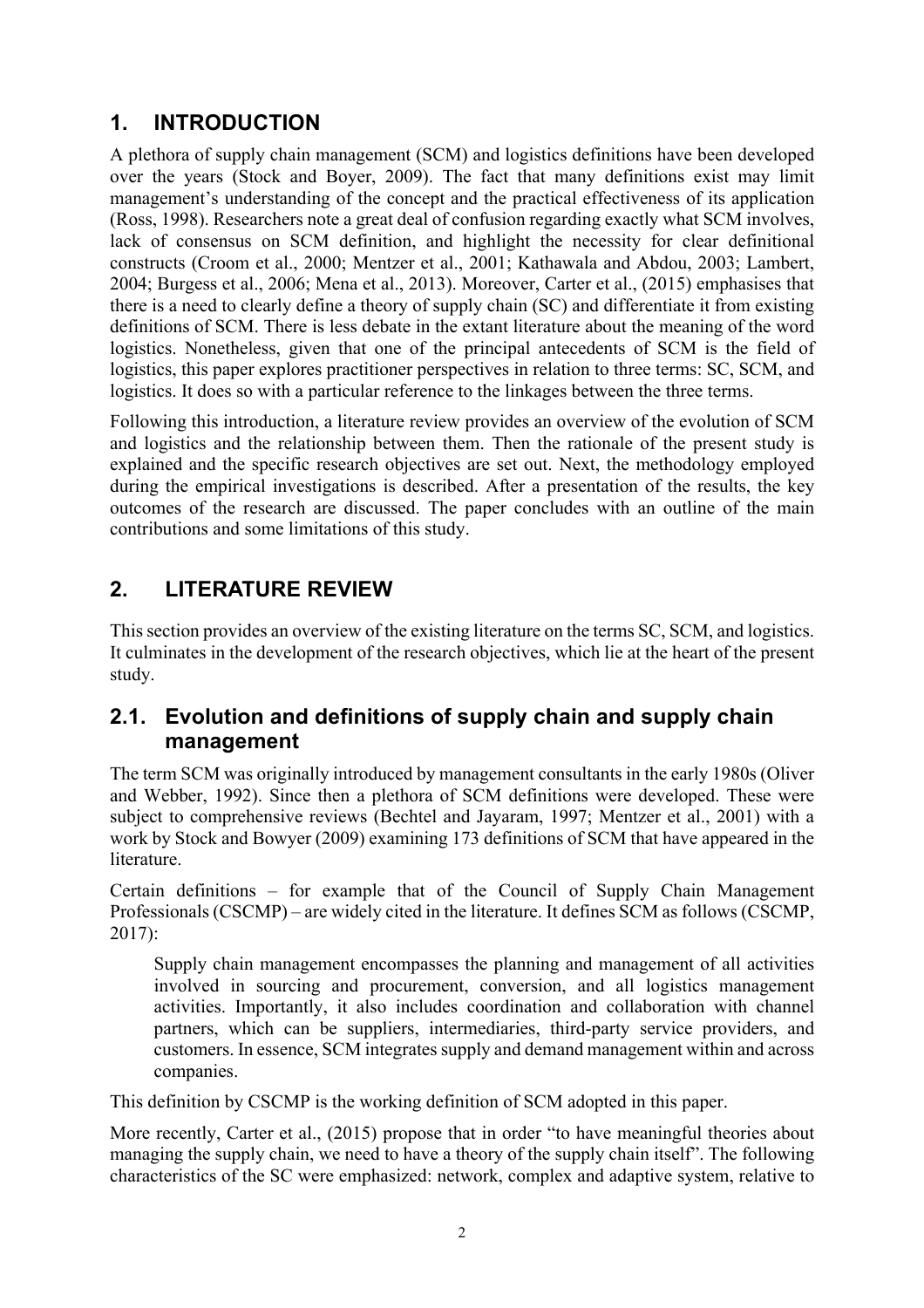a particular product and agent, physical and support chain, and bounded by a physical fuzzy horizon.

# **2.2. Evolution and definition of logistics**

 Clearly, one of the principal antecedents of SC and SCM is the field of logistics. Dictionary definitions of logistics tend to emphasise its military context (Lummus et al., 2001). Over time the application of logistics has moved into the mainstream business arena and numerous definitions of business logistics have been proposed. Most refer to the physical movement and storage of materials. The CSCMP definition of logistics is used in this paper (CSCMP 2017):

 [Logistics is] "that part of Supply Chain Management that plans, implements, and controls the efficient, effective forward and reverse flow and storage of goods, services and related information between the point of origin and the point of consumption in order to meet customers' requirements."

 This definition explicitly places logistics as a subset of SCM. However, other authors have noted deviating perceptions to this in practice. The next subsection explores different perspectives on the relationship between SCM and logistics.

## **2.3. The relationship between SCM and logistics**

 There are a number of schools of thought regarding the relationship between SCM and logistics. Larson and Halldorsson (2004) identified four conceptual perspectives on SCM versus Figure 2.1. logistics. Schematic representation of the perspectives contained in their paper is shown in



 *Figure 2.1 Perspectives on SCM versus Logistics. Source: Larson and Halldorsson (2004)* 

 The traditionalist school positions SCM in logistics. The re-labelling perspective simply renames logistics to SCM. The unionist perspective treats logistics as a part of SCM. Finally, the intersectionist perspective is described as follows by Larson and Halldorsson (2004, p. 21):

 "The intersection concept suggests SCM is not the union of logistics, marketing, operations management, purchasing and other functional areas. Rather, it includes strategic, integrative elements from all of these disciplines."

 strategic, integrative elements from all of these disciplines." While each of these approaches is valid in its own way, a scan of other literature indicates that the unionist view is the most widely adopted by scholars. The empirical evidence of Lummus et al. (2001) and Sweeney and Bahr (2015) suggests a similar perspective amongst practitioners.

# **2.4. Divergence of theory and practice**

 Confusion and ambiguity with regard to definitional constructs about SC, SCM and logistics may be related to the lack of a robust theoretical foundation (Fawcett and Waller, 2011; Carter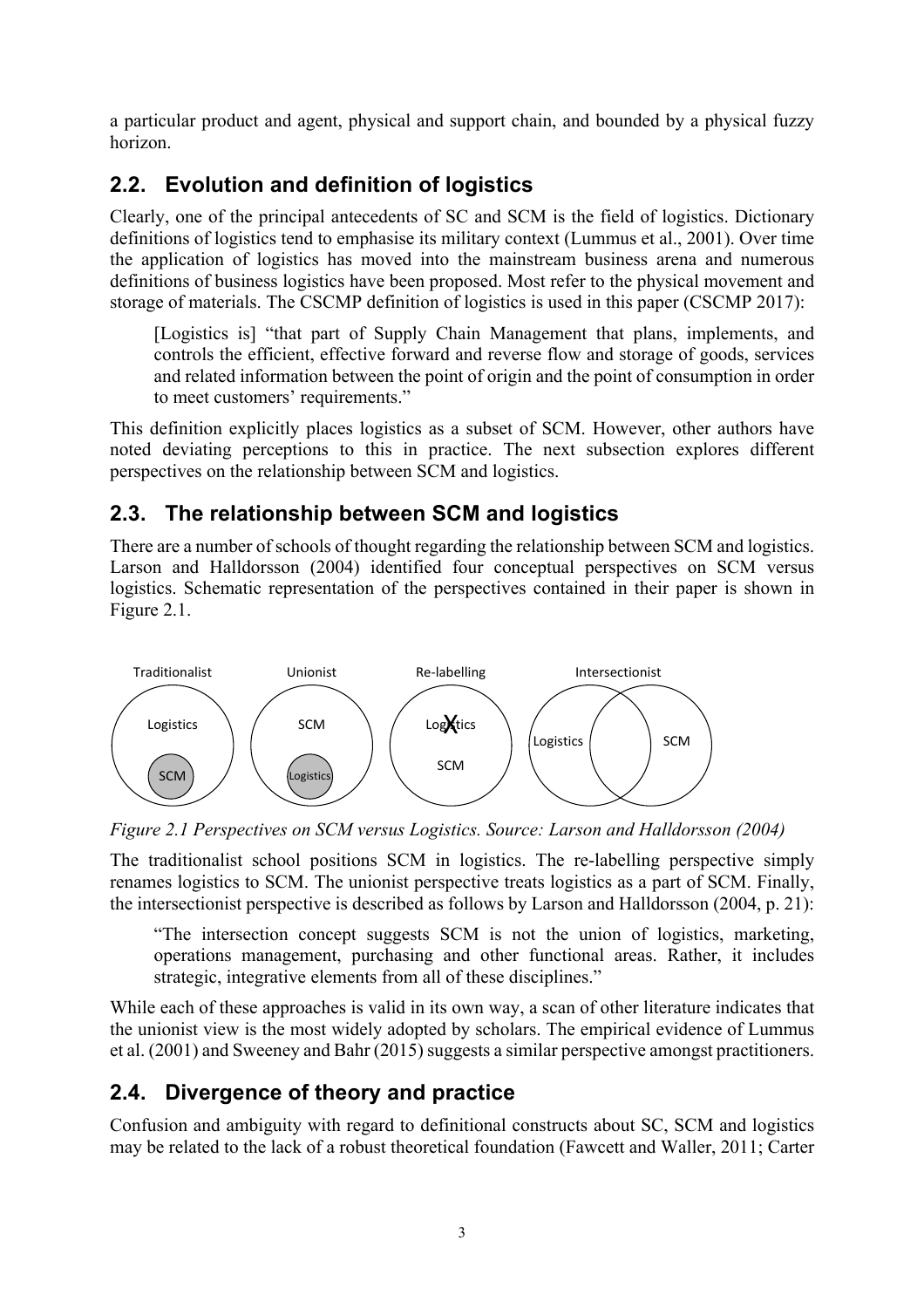et al., 2015). This raises questions about the divergence between theory and practice (McKinnon, 2013; Tang, 2016; Toffel, 2016).

 At present there is certainly no universally agreed upon unified theory of SC and SCM (Halldorsson et al. 2007; Carter et al., 2015). This may be due to the fact that the development of the SC and SCM as an applied discipline has been largely practitioner-led, with theory largely following practice (Lambert and Cooper, 2000; Voss et al., 2002; Frankel et al., 2008; Goldsby and Zinn, 2016; Thomas et al., 2011). The comprehensive literature review of Chen and Paulraj (2004, p. 150) noted that "practitioners are far from mastering SCM". Some authors have noted that turning the SCM ideas into practice is not easy and that it has so far received more lip service than accomplishment, except in a few leading edge companies (Leenders et al., 2002).

 In short, there is evidence to suggest that there are "substantial gaps between theory and practice" (Storey at al., 2006, p. 769). This raises important questions concerning the impact of SC and SCM theory in practice. The aim of this paper is to gain comprehensive insights into practice, particularly in relation to the fundamental issue of how practitioners define the key terms and phrases (i.e. SC, SCM, and logistics).

## **2.5. Development of research objectives**

 To gain insights in the application of the terms 'supply chain', 'supply chain management', and 'logistics', the authors conducted interviews with managers from four third party logistics providers (3PLs)/distributors, four retailers and four manufacturers based in Poland and Switzerland. The selected countries significantly differ in terms of political systems and culture (Chudzicka-Czupała et al., 2013), but both have a thriving logistics industry (ITJ, 2013; Rolbiecki and Książkiewicz, 2015). Interviewing practioners adopts the lesson of Geertz (1973, p. 5), who stated that "if you want to understand what a science is, you should look in the first instance not at its theories or its findings ...you should look at what the practitioners do". It also responds to the many calls in the literature for the generation of deep and rich insights into phenomena associated with the adoption of SCM and logistics practices through the use of more qualitative research designs (see, for example: Mangan et al., 2004; Guinpero et al., 2008; Stock et al., 2010). This work is to a large extent a replication of the work of Lummus et al. (2001) and Sweeney and Bahr (2015). As such it reflects calls for more replication studies (Neuliep 1991, Evanschitzky et al., 2007).

 Although this research adopts a similar approach it also refines previous works by differentiating between SC and SCM. Previously no clear distinction was made, which does not seem to reflect latest research (Carter et al., 2015). In addition to that contingency factors are considered in order to gain differentiated insights in the meaning of three terms depending upon context of industry and country (Donaldson, 2001). Lastly, this research is cross-cultural (Poland and Switzerland) while previous research by Lummus et al. (2001) and Sweeney and Bahr (2015) focused on a single country, USA and UK respectively.

Based on the above the specific objectives of this research are:

- 1. To generate differentiated insights in the use of the terms 'supply chain', 'supply chain management', and 'logistics' in practice; and,
- 2. To compare practitioner perspectives on the terms 'supply chain', 'supply chain management', and 'logistics' with the body of academic knowledge.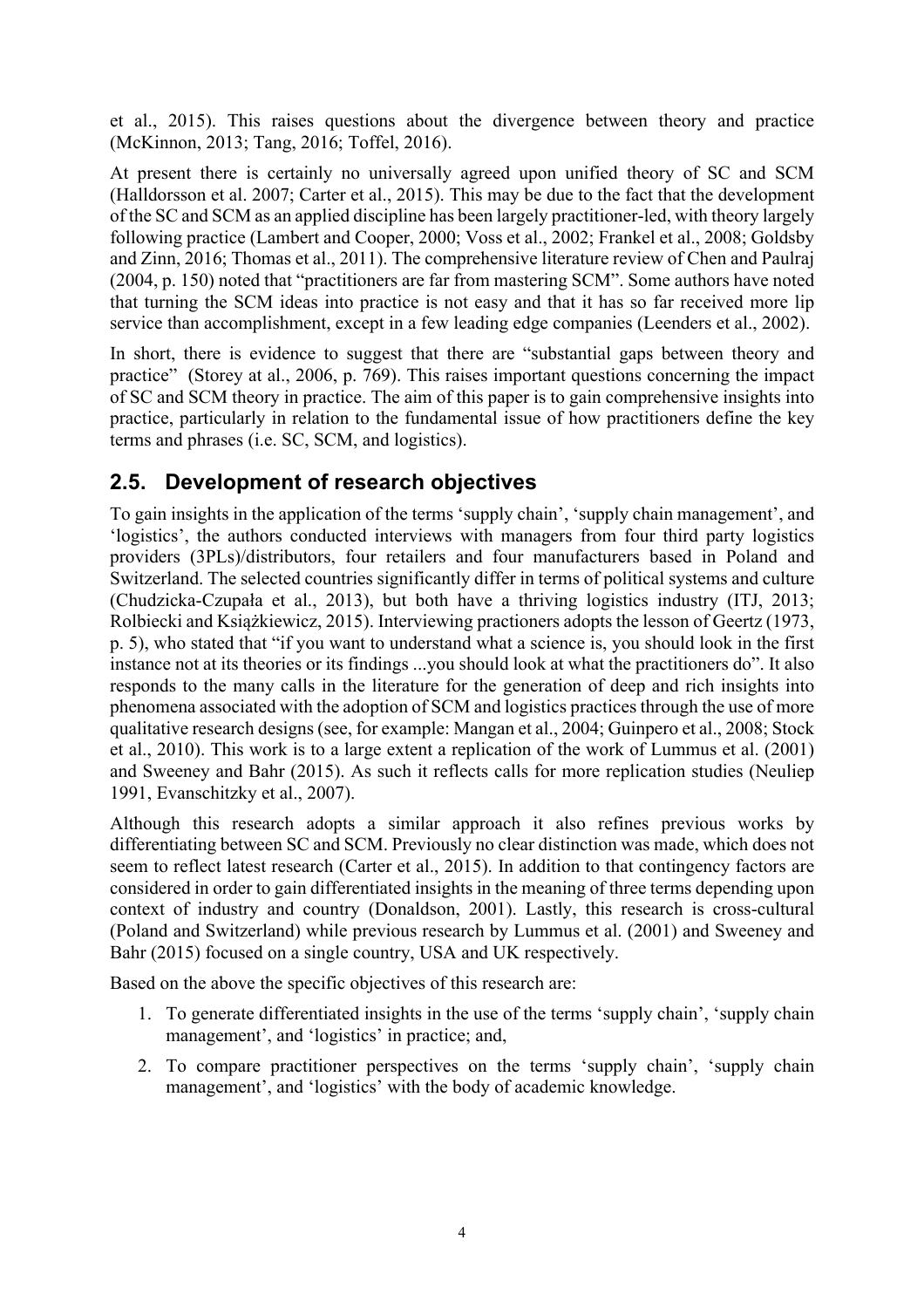# **3. METHODOLOGY**

 The following section discloses the methodological approach, which was applied to obtain insights in practitioner's perspectives on SC, SCM, and logistics.

# **3.1. Data collection**

 As noted above, the interview sample comprised four 3PLs/distributors, four retailers and four manufacturers, based in Poland (PL) and Switzerland (CH). Table 3.1 presents industry (3PL – logistics and transportation, MAN – manufacturing, RET – retail), and company details such as annual sales and the number of employees. The companies represented in this study are large enterprises in their respective countries. It can hence be suspected that they are more exposed to supply chain thinking. Interviewees are coded based on the country code, industry, and a sequential number. For example, the 3PL respondents from Poland are denoted as PL-3PL-1 and PL-3PL-2, while retailers from Switzerland are denoted as CH-RET-1 and CH-RET-2. Manufacturers are denoted as PL-MAN-X and CH-MAN-X (where X is 1 or 2). This sample of companies handles a wide variety of product groups thus enabling the authors to generate a breadth of perspectives.

 Individual respondents were senior managers or directors with responsibility for supply chain and logistics management issues. Each was sent a copy of the following four questions to consider for their upcoming interview:

- How do you define the supply chain (SC)?
- How do you define supply chain management (SCM)?
- How do you define logistics?
- How are these areas (i.e SC, SCM, and logistics) related?

 Interviews were conducted in the respondents' native language (Polish or German) by bilingual authors of this paper. Communicating with the interviewees in their own language allowed enabled the interviewers to interpret the respondents' statements with "cultural understanding" (Tsang 1998, p. 511; Welch et al., 2006). All interviews were recorded and transcribed, with Focussed (i.e. semi-structured) interviews were then carried out with each respondent. respondents to "fully express themselves", helped in establishing a "good rapport", and lastly relevant sections translated into English.

# **3.2. Data analysis**

 Regarding interview transcript analysis, Easterby-Smith et al. (2008) describe two approaches: content analysis and grounded analysis. The overall approach in this study involved a The transcript analysis employed by the authors (as shown in Figure 3.1) involved four main stages in distilling the raw transcript data into information that was analysed based on combination of both methods, thus integrating their strengths and mitigating their shortcomings. comparing and contrasting the main issues set out by respondents.



 *Figure 3.1 Transcript analysis process*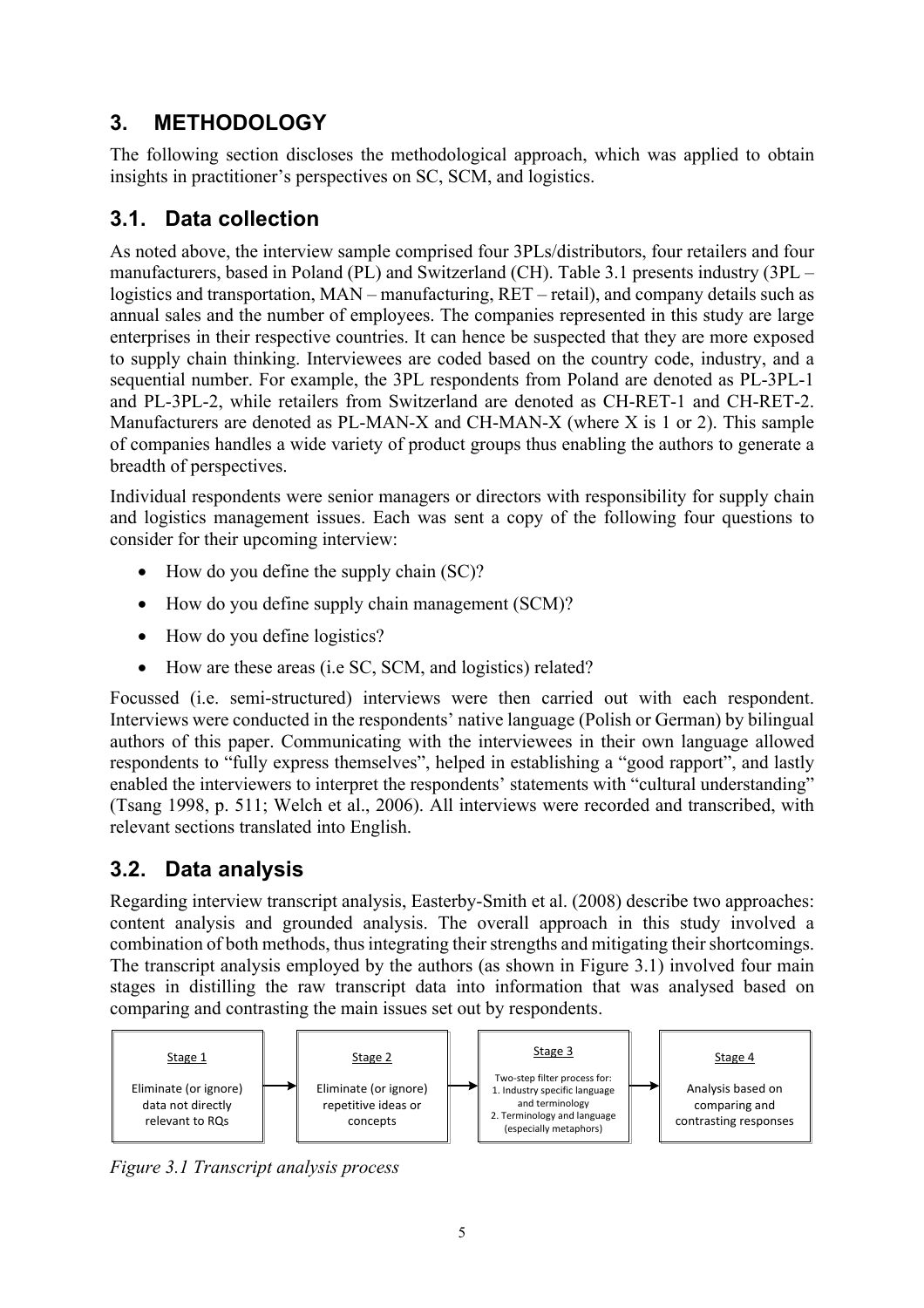| Company         | <b>Industry</b>                 | <b>Annual sales</b><br>(millions of $\hat{\mathbf{r}}$ ) | Number of<br>employees |
|-----------------|---------------------------------|----------------------------------------------------------|------------------------|
| PL-3PL-1        | Logistics and<br>transportation | 74                                                       | 233*                   |
| PL-3PL-2        | Logistics and<br>transportation | 86                                                       | 1,800                  |
| PL-MAN-1        | Manufacturing                   | 994                                                      | 1,446                  |
| PL-MAN-2        | Manufacturing                   | 676                                                      | 4,134                  |
| PL-RET-1        | Retail                          | 5,816                                                    | 39,341                 |
| PL-RET-2        | Retail                          | 478                                                      | 3,928                  |
| CH-3PL-1        | Logistics and<br>transportation | 573                                                      | 3,850                  |
| <b>CH-3PL-2</b> | Logistics and<br>transportation | 6,635                                                    | 44,131                 |
| CH-MAN-1        | Manufacturing                   | 501                                                      | 2,500                  |
| CH-MAN-2        | Manufacturing                   | 491                                                      | 4,001                  |
| CH-RET-1        | Retail                          | 21,782                                                   | 100,000                |
| CH-RET-2        | Retail                          | 1,211                                                    | 3,700                  |

 *Table 3.1 Interviewee characteristics* 

 *\*Note: The remaining workforce of PL-3PL-1 has self-employment contracts, which are not captured in official employment statistics. Estimations suggest a total of 2,500-3,000 persons.* 

# **4. RESULTS**

 This section presents the results from the qualitative empirical analysis. Apart from an overview of the practitioners' understanding of the terms SC, SCM, and logistics, the perceived linkages between the three constructs as well as the relevance of different contingency factors are explored. Table 3.2 and 3.3 quantitatively summarize the interview outcomes based on the number of mentions.

## **4.1. Supply chain**

 The majority of the respondents regarded the SC as a network by either specifically mentioning it or describing it as a 'group of companies' (PL-3PL-2) or a 'structure' (CH-3PL-1). Interviewees CH-3PL-2 and CH-MAN-1 referred to the SC as a 'connection' while PL-3PL-1 put emphasis on linkages between companies. One respondent, PL-3PL-2, described SC in terms of integration and cooperation and referred to the elements of logistics tasks, i.e. the right orientation about the SC (PL-RET-1, PL-RET-2, CH-3PL-1, CH-MAN-1, CH-RET-1) was based on the logic of a classic 'buy-make-move-sell' network (New, 1997). Three respondents (PL-3PL-1, CH-3PL-2, and CH-MAN-2) indicated the relevance of goods, information, and financial flows in SCs. Moreover, some interviewees (PL-3PL-1, CH-MAN-2, and CH-RETproduct, place, time, quality, and costs (cp. Rutner and Langley, 2000). Several practitioners' 2) made a reference to the overall objective of the SC – i.e. adding value.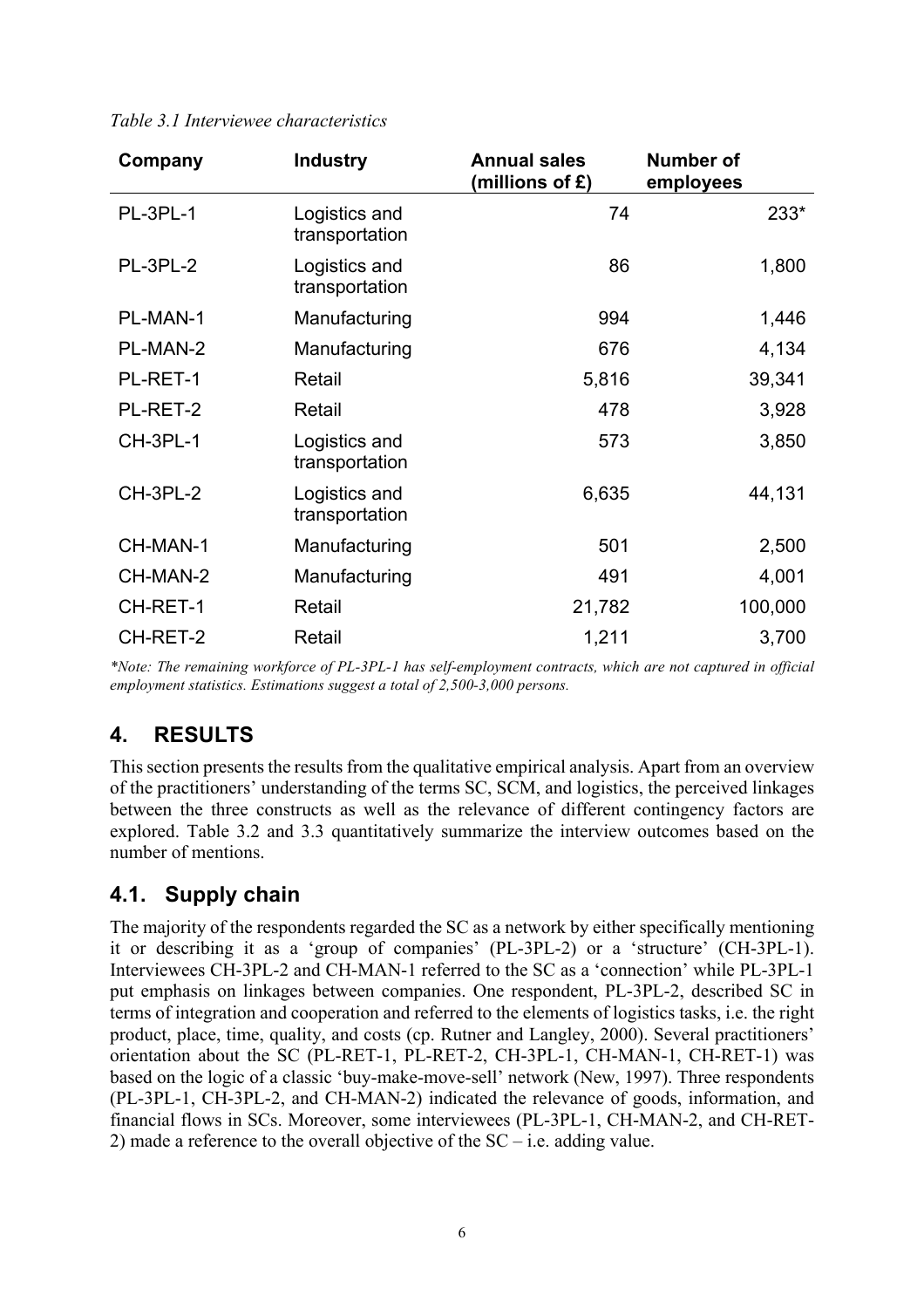The geographical origin only seems to be a weak differentiating factor for the varying SC understandings among practitioners. Respondents from Poland and Switzerland define the SC as a network, group, or structure. Similarly, the emphasis on SC flows becomes evident in the responses from both countries. However, there is a noticeable difference in the way Swiss interviewees describe the SC by describing it as a value chain. This term is not used by respondents from Poland except for PL-3PL-1, who notes that SCs ultimately 'add value'.

 Industry-specific differences concerning the perceptions of the SC especially become apparent between 3PLs and retailers. More than retailers, logistics service providers tend to associate SCs with flows of goods, information, and financial means, as well as the occurrence of connections or linkages. In contrast to that, retailers put a greater emphasis on the agents of the supply chain (e.g. suppliers, manufacturers, and customers) compared to the 3PLs.

 *Proposition 1: Practitioners predominantly define supply chains as networks. Swiss firms are more likely to associate supply chains with added value than Polish firms. Logistics service providers are more likely to associate supply chains as connections or linkages than retailers. Retailers are more likely to associate supply chains with the nodes of the network than logistics service providers.* 

# **4.2. Supply chain management**

 Different respondents characterized the management element of SCM with words such as MAN-1), 'steering' (CH-RET-1). The more solution-oriented aspects of SCM were described with terms like 'execution' (CH-RET-2), 'troubleshooting' (PL-3PL-1), and 'solving issues' (PL-3PL-2). One informant (CH-MAN-2) defined SCM as 'demand network management', which highlights the strong focus on the fulfilment of customer requirements. A similar 'collaboration' (PL-MAN-2), 'decision making' (CH-3PL-1), 'governance' (CH-3PL-2, CHemphasis on the goal of SCM to get goods to the market was noted by PL-MAN-2.

 The informants from Switzerland especially stressed the strategic dimension of SCM, e.g. by associating it with governance. In contrast to that, the respondents from Poland put a greater emphasis on the operational facet of SCM, such as problem-solving.

 The representatives of logistics and transportation industries (3PL) stressed the practical aspects of SCM – i.e. troubleshooting, decision-making, solving issues, and operational tasks – more than the respondents from other sectors. Interviewees with a manufacturing background (MAN) highlighted SCM's focus on the management and fulfilment of customer demand. The retailers (RET) seemed to have the broadest understanding of SCM as they emphasised the strategic as well as the more operational aspects of SCM, such as cooperation, the management of processes, as well as the steering of supply chain flows.

 *Proposition 2: Practitioners predominantly perceive the strategic nature of SCM, which involves governance and coordination. Polish firms are more likely to associate SCM with operational tasks whereas Swiss firms are more likely to acknowledge the strategic elements of SCM. Logistics service providers are more likely to associate SCM with operational tasks than manufacturers and retailers. Manufacturing firms are more likely to associate SCM with a strong customer orientation than logistics service providers and manufacturers.* 

## **4.3. Logistics**

 All respondents considered logistics to be primarily concerned with the movement and storage of products. PL-RET-2 and CH-3PL-2 specifically emphasised returns and disposal as part of logistical processes (reverse logistics). PL-3PL-1 and PL-MAN-1 focused on logistics as a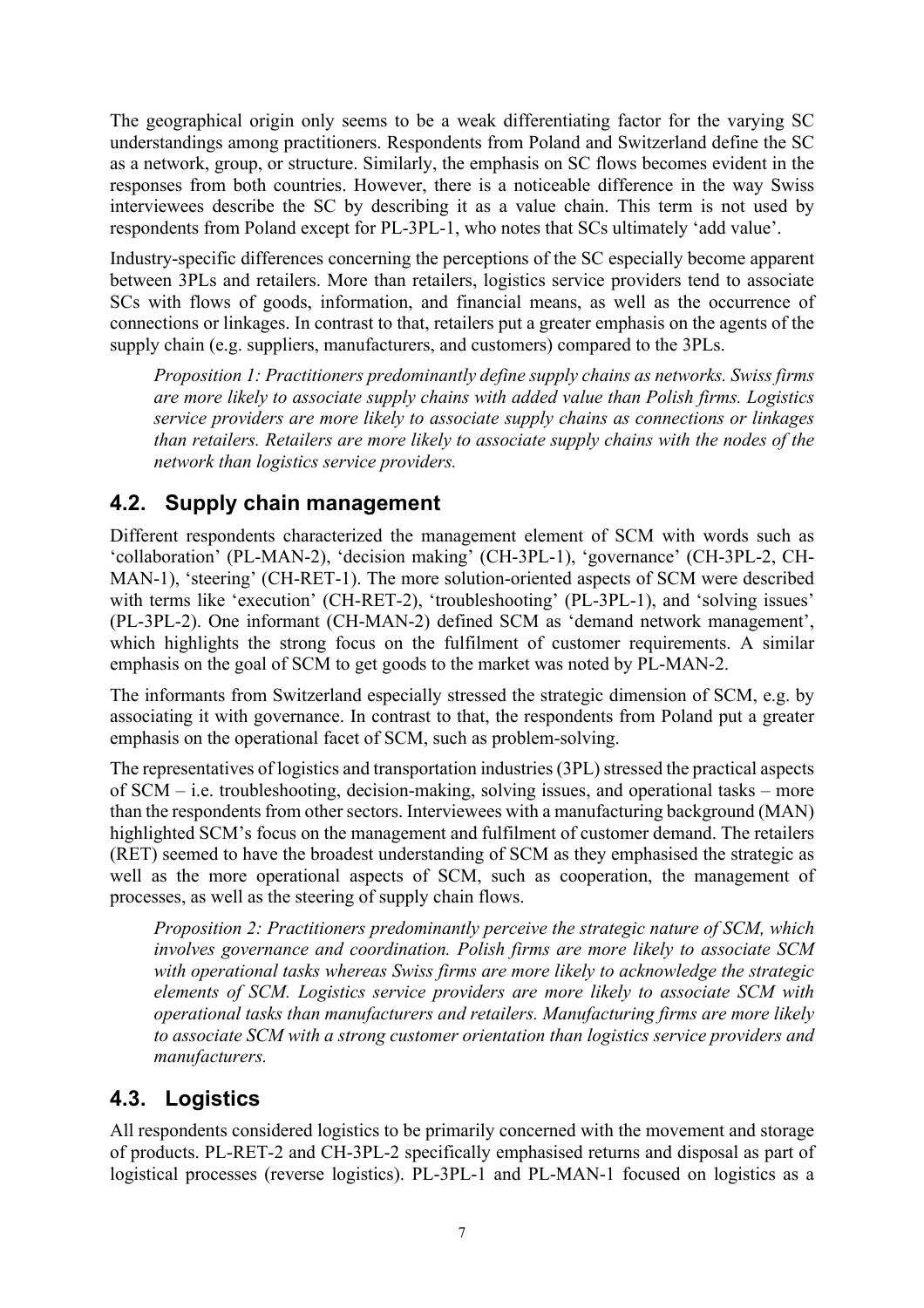process of moving goods from A to B or from supplier to customer. This narrow focus was broadened by five respondents (PL-MAN-2, CH-3PL-2, CH-MAN-1, CH-RET-1, and CH-RET-2) who referred to logistics as flows of goods, materials, and information.

 An exceptional definition of logistics was given by PL-3PL-2, who defined it as "the art of smoothly and reliably connecting processes and companies'. This perception corroborates with emphases given by CH-RET-1, who called logistics the 'logic behind supply chain'. Furthermore, CH-MAN-2 noted that logistics is steered or operated in silos, which suggests that logistics organizations tend to be rather independent from an organization's other functional areas.

 The respondents from Switzerland seem to have a broader understanding of logistics than the interviewees from Poland. While the Polish respondents predominantly associate logistics with flows of physical goods and materials, the Swiss informants additionally tend to acknowledge information flows.

 No striking differences between the perceptions on logistics could be found between the three analysed industries. Hence, there seems to be a relative consensus on the meaning of the term logistics among practitioners from the logistics, manufacturing and retail sector.

 *Proposition 3: Practitioners predominantly associate logistics with the movement and storage of goods and materials. Polish firms tend to associate logistics with goods and material flows. Swiss firms tend to have a broader understanding of logistics than Polish firms by associating it with goods, material, as well as information flows.* 

| Term                                    | <b>Definition</b>                                                                                                                                           | Country        |    | <b>Industry</b> |                |                | <b>Total</b> |
|-----------------------------------------|-------------------------------------------------------------------------------------------------------------------------------------------------------------|----------------|----|-----------------|----------------|----------------|--------------|
|                                         |                                                                                                                                                             | PL             | СH | 3PL             | <b>MAN</b>     | <b>RET</b>     |              |
| Supply<br>chain (SC)                    | SCs are networks                                                                                                                                            | 4              | 4  | 3               | 2              | 3              | 8            |
|                                         | SCs are "buy-make-<br>move-sell" networks, they<br>encompass the<br>processes or sequences<br>of events from the initial<br>source to the final<br>customer | $\overline{2}$ | 3  | 1               | 1              | 3              | 5            |
|                                         | SCs are connections,<br>linkages or structures                                                                                                              | 1              | 2  | $\overline{2}$  | 1              | $\overline{0}$ | 3            |
|                                         | SCs comprise goods,<br>information, and financial<br>flows                                                                                                  | 1              | 2  | $\overline{2}$  | 1              | $\overline{0}$ | 3            |
|                                         | SCs are value chains,<br>they seek to add value                                                                                                             | 1              | 3  | $\overline{2}$  | 1              | 1              | 3            |
| Supply<br>chain<br>manageme<br>nt (SCM) | <b>SCM</b> involves<br>coordination, governance,<br>decision-making or<br>steering                                                                          | $\overline{0}$ | 5  | $\overline{2}$  | $\overline{2}$ | 1              | 5            |

 *Table 4.2 Summary of definitions for supply chain, supply chain management, and logistics*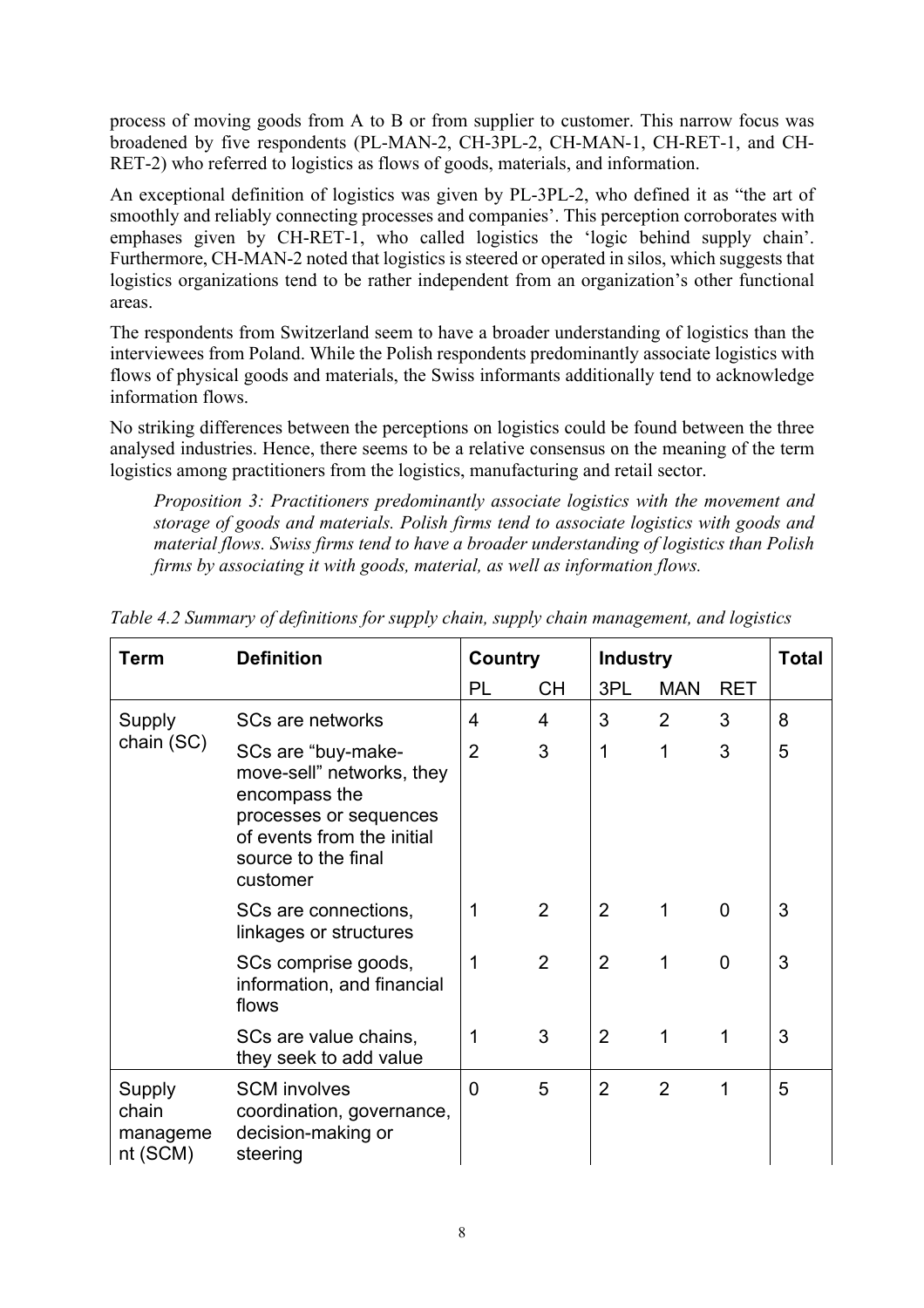|           | SCM involves execution,<br>troubleshooting or<br>problem solving                            | $\overline{2}$ |   | $\overline{2}$ | 0              |                | 3              |
|-----------|---------------------------------------------------------------------------------------------|----------------|---|----------------|----------------|----------------|----------------|
|           | SCM focuses on fulfilling<br>customer requirements<br>(e.g. getting goods to the<br>market) | 1              |   | $\overline{0}$ | $\overline{2}$ | 0              | 2              |
| Logistics | Logistics is primarily<br>concerned with the<br>movement and storage of<br>goods            | 6              | 6 | 4              | $\overline{4}$ | 4              | 12             |
|           | Logistics refers to the<br>flow of goods, materials,<br>and information                     | 1              | 4 | 1              | 2              | $\overline{2}$ | 5              |
|           | Logistics deals with<br>returns and disposal                                                | 1              | 1 | 1              | $\Omega$       | 1              | $\overline{2}$ |
|           | Logistics is the logic<br>behind the SC, it<br>connects processes and<br>companies          | 1              |   | 1              | $\overline{0}$ | 1              | 2              |
|           | Logistics is operated or<br>steered in silos                                                | $\mathbf 0$    |   | 0              |                | 0              | 1              |

## **4.4. Relationship between the supply chain, supply chain management, and logistics**

 There is a plethora of opinions among practitioners regarding the relationship between SC and SCM. The majority of the respondents – particularly those from Switzerland – allude to SCM as being a superordinate construct and note that SCM encompasses the SC. However, CH-3PL- 1 noted that the SC "is the basis for SCM" and that "SCM builds up on the supply chain", suggesting that "if there is no supply chain there is no need for SCM". It becomes evident that the Polish interviewees particularly stressed SCM's role of linking business processes in the SC. Furthermore, one informant (PL-MAN-1) used the terms SCM and SC interchangeably without making a distinction in meaning.

 The responses regarding the linkage between the terms SC and logistics point toward a uniformity of opinions on this subject. All respondents refer to logistics as the active element connecting the SC and highlight the movement of goods and materials from A to B or from supplier to customer. According to CH-RET-1, "80% of supply chain is logistics while the rest comprises logistics-external areas such as finance, controlling or risk management." The informants from Switzerland emphasize that logistics realizes those processes in the SC, which involve goods. In contrast to that, the Polish respondents rather tend to highlight logistics' role as a link between the different agents of the SC. No notable differences in the responses concerning the relationship between SC and logistics could be found for the analysed industries.

 Most respondents view the relationship between SCM and logistics from a 'unionist' perspective (cp. Larson and Halldorsson, 2004). For example, CH-RET-2 expressed: "there is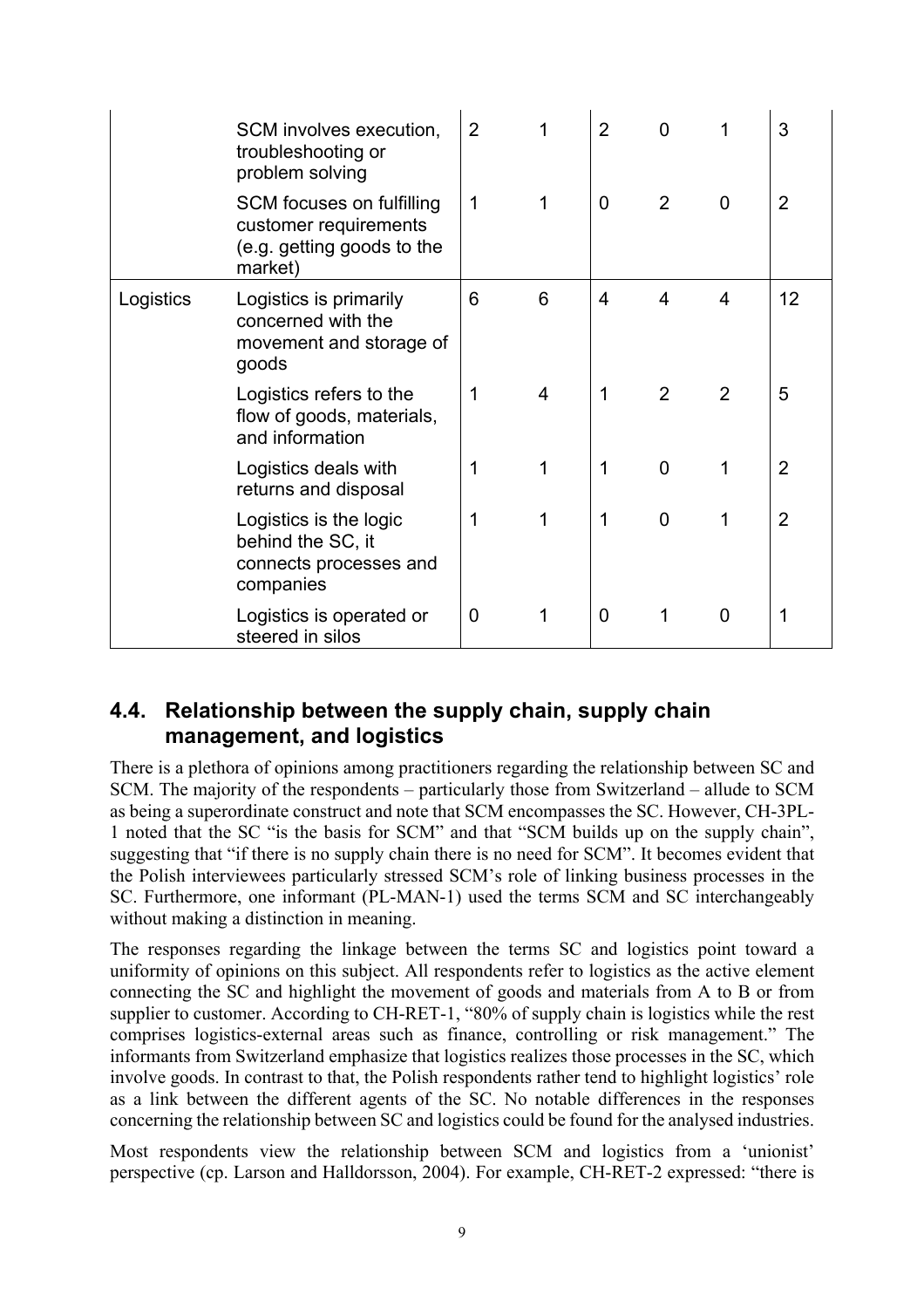a major link among logistics and SCM, since logistics is a subarea of SCM." Four respondents (PL-RET-1, CH-3PL-1, CH-MAN-1, CH-MAN-2) have a stance that is in line with the 'intersectionist' perspective of Larson and Halldorsson (2004). Finally, PL-3PL-1 suggests that SCM and logistics are "when it comes to practicalities […] the same thing". Hence, one of the twelve interviewees follows an understanding of SCM and logistics that reflects the 're- labelling' perspective (cp. Larson and Halldorsson, 2004). Striking differences emerge when it comes to comparing the attitudes toward the linkages between the two terms in the two countries. Polish respondents predominantly hold a unionist view, with one interviewee representing a re-labelling and one taking an intersectionist view. The practitioners from Switzerland are equally split between the unionist and intersectionist perspective. Furthermore, the results indicate that there does not seem to be a unified industrial-internal understanding of the relationship between SCM and logistics. 3PLs have the most divergent views: while most logistics service providers take a unionist perspective, some also assume a re-labelling or intersectionist views. The unionist view is dominant among the retailers (RET), with only one retail firm holding an intersectionist view. intersectionist view. Manufacturers (MAN) are equally split between unionist and

 *Proposition 4a: Practitioners predominantly consider SCM as a superordinate construct to the supply chain since it manages the business processes in the supply chain. Swiss firms are more likely to perceive SCM as a superordinate construct to the supply chain than Polish firms. Polish firms are more likely to perceive SCM as a construct that connects business processes in the supply chain than Swiss firms.* 

 *Proposition 4b: Practitioners predominantly consider logistics as the active element in the supply chain, which realizes processes associated with physical goods. Swiss firms are more likely to perceive the supply chain as a superordinate construct of logistics than Polish firms. Polish firms are more likely to perceive logistics as a means that physically links the agents of the supply chain with each other than Swiss firms.* 

 *Proposition 4c: Practitioners predominantly consider SCM as a superordinate construct to logistics, whereby logistics is a subarea of SCM (unionist view). Swiss firms are more*  likely to perceive SCM and logistics as distinct but partially overlapping concepts  *(intersectionist view) than Polish firms. Retailers are more likely to hold a unionist view than logistics service providers and manufacturers.* 

| Terms         | Linkage                                                                                      | Country |                | <b>Industry</b> |            |                | Total          |
|---------------|----------------------------------------------------------------------------------------------|---------|----------------|-----------------|------------|----------------|----------------|
|               |                                                                                              | PL      | <b>CH</b>      | 3PL             | <b>MAN</b> | <b>RET</b>     |                |
| $SC \leq SCM$ | SCM manages (e.g.<br>plans and steers) the SC<br>and is therefore<br>superordinate to the SC | 0       | 6              | $\overline{2}$  | 2          | $\overline{2}$ | 6              |
|               | SCM manages the<br>processes between the<br>SC elements (i.e. the<br>companies in the SC)    | 5       | $\Omega$       | 2               | 1          | 2              | 5              |
|               | The SC is the physical<br>connection of SCM                                                  | 0       | $\overline{2}$ | $\Omega$        |            |                | $\overline{2}$ |

 *Table 4.3 Summary of linkages between supply chain, supply chain management, and logistics*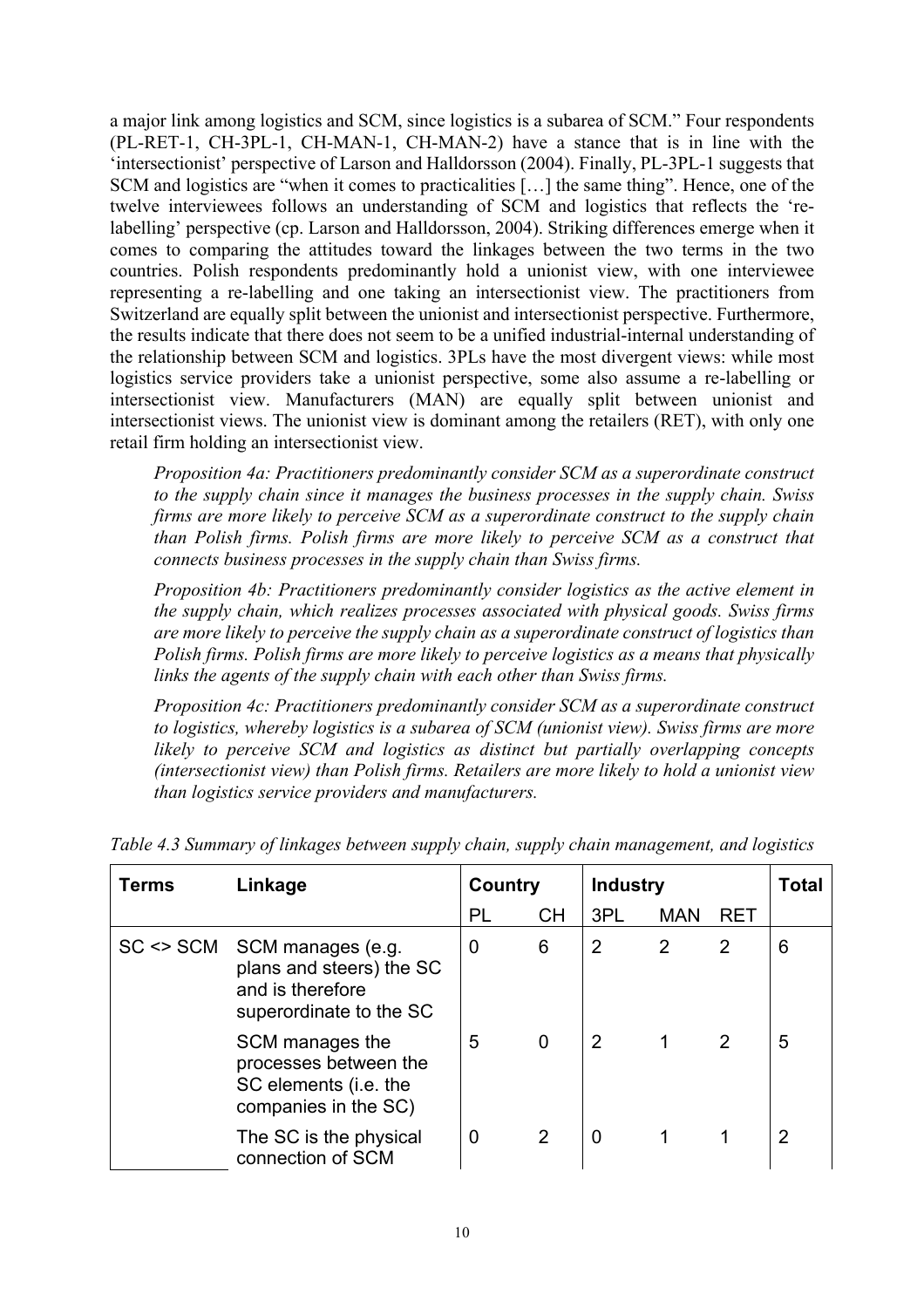|                         | SCM comprises all of an<br>organization's SCs, the<br>SC is part of SCM                                                                                         | $\overline{0}$ | $\overline{2}$ | $\overline{0}$ | $\overline{2}$ | $\overline{0}$ | $\overline{2}$ |
|-------------------------|-----------------------------------------------------------------------------------------------------------------------------------------------------------------|----------------|----------------|----------------|----------------|----------------|----------------|
| $SC \leq$<br>Logistics  | Logistics moves goods<br>between the SC elements<br>and hence links the SC<br>elements (i.e. the<br>companies of the SC)                                        | 5              | $\overline{0}$ | $\overline{2}$ | $\mathbf{1}$   | $\overline{2}$ | 5              |
|                         | Logistics is a subarea or<br>component of the SC and<br>realizes all processes in<br>the SC that involve goods                                                  | $\mathbf 0$    | $\overline{4}$ | $\overline{2}$ | 1              | 1              | $\overline{4}$ |
|                         | SC is the physical<br>foundation of all goods<br>flows whereas logistics<br>executes the physical<br>goods flows                                                | 0              | $\overline{2}$ | $\overline{0}$ | 1              | 1              | 2              |
|                         | SC covers organizational<br>and interorganizational<br>processes whereas<br>logistics is limited to<br>processes dealing with<br>incoming and outgoing<br>goods | $\overline{0}$ | $\mathbf 1$    | $\overline{0}$ | 1              | $\mathbf 0$    | 1              |
| $SCM \ll $<br>Logistics | SCM is a broader<br>concept that includes<br>logistics as well as e.g.<br>planning and control,<br>HRM- and, IT-related<br>topics                               | 4              | 3              | $\overline{2}$ | $\overline{2}$ | 3              | $\overline{7}$ |
|                         | SCM and logistics are<br>different but partially<br>overlapping concepts<br>since SCM uses logistics<br>to move and store goods                                 | $\mathbf 1$    | 3              | 1              | 2              | 1              | $\overline{4}$ |
|                         | Logistics is operationally-<br>oriented whereas SCM<br>comprises strategic tasks                                                                                | $\mathbf 1$    | $\overline{2}$ | $\overline{0}$ | 3              | $\overline{0}$ | 3              |
|                         | SCM and logistics are<br>practically the same                                                                                                                   | $\mathbf 1$    | $\mathbf 0$    | 1              | $\mathbf 0$    | $\mathbf 0$    | 1              |

# **5. DISCUSSION**

The outcomes of the empirical analysis suggest that not only in academia the terms SC, SCM, and logistics as well as their interrelationships are understood in various ways, but also in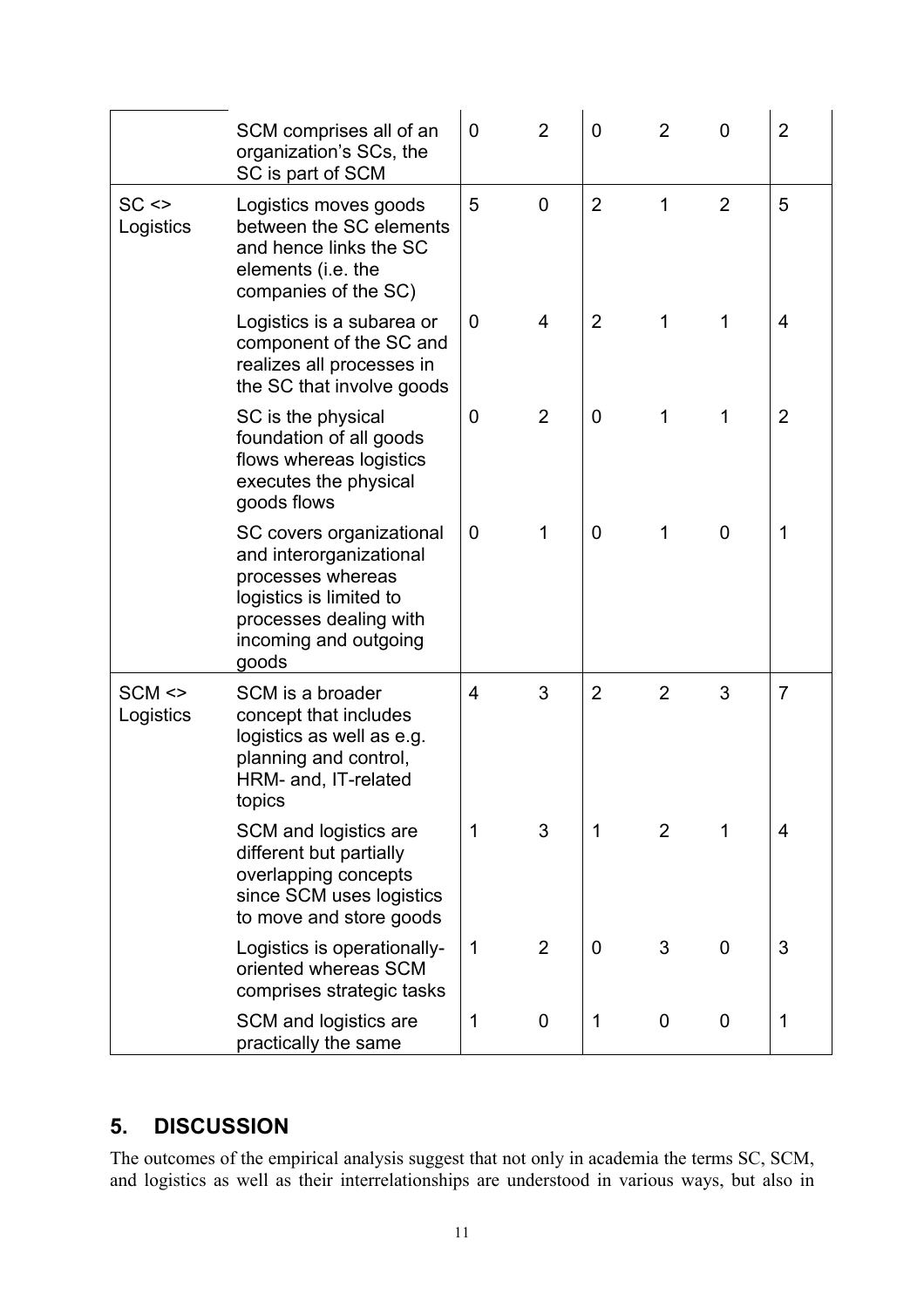practice. Practitioners' perceptions on the three constructs not only differ to some extent from established academic definitions, but also tend to depend on the firm-specific context, with country and industry being relevant contingency factors.

 In line with the contemporary understanding of SCs as networks formed by nodes and links (Carter et al., 2015), the overriding majority of the practitioners acknowledges the network character of SCs. Logistics and supply chain executives oftentimes consider the SC as the processes or sequence of events that links the initial source to the final customer. The comprehension of the SC as being comprised of different process linkages that connect the SC agents mirrors SCM research, which maps SCs based on the members of the network and the types of business process links between them (e.g. Lambert and Cooper, 2000). The finding that logistics service providers associate SCs rather with connections or linkages whereas retailers tend to emphasise the nodes of the network suggests that practitioners understanding is influenced by their firms' role in the SC. Logistics companies constitute the interface between dispatchers and recipients by moving physical goods from A to B. Hence, the 3PLs establish a certain link through their services. In contrast to that, the core business of a retailer is to sell goods or services to customers via different channels. It can therefore be imputed that the product assortment (and thus the choice of suppliers) as well as channel management (and hence the choice of potential target customers) have a stronger influence on a retailer's perceptions than the linkages between different SC agents.

 The practitioner interviews also reveal a relative homogeneity of responses on logistics and its role in the SC. This corroborates the conclusions drawn by Lummus et al. (2001, p. 429), who state that "there is general agreement on what logistics entails". However, Lummus et al. (2001) note that logistics is generally viewed as within one company. The firm-internal focus of logistics does not become evident from the comments of the interviewees. Only one respondent's comment may allude to this by noting that logistics is "operated or steered in silos". It is possible that with the rising awareness about SCM, firms have increasingly turned to also view logistics from an inter-organizational perspective.

 While practitioners' understanding of logistics seems to be relatively similar across countries and industries, more diverse perceptions on the terms SCM and SC can be found. Since one respondent even used the two constructs interchangeably, without making a distinction in meaning, it may be concluded that confusion concerning the meaning of the terms exists. The need for a clear differentiation between the SC and SCM is also highlighted in the academic literature, such as Carter et al. (2015). Potential reasons for the heterogeneous perspectives on SCM and the SC among practitioners could lie in the limited practical value of a clear-cut distinction as well as in the novelty of the terms compared to logistics.

 Differences between the responses from the two analysed countries with regard to the meaning of SCs, SCM, and logistics may be explained by country-specific variations in the curriculum and/or a different level of exposure to supply chain thinking. For example, the percentage of foreign trade on Switzerland's gross domestic product is higher compared to Poland. Hence, it can be expected that Swiss firms tend to have more complex supply chains due to more international linkages and thus feel a greater need to pursue SCM. Moreover, cultural differences may have an impact on practitioners' views on the SC and related topics. For example, the greater long-term orientation in the Swiss culture compared to the Polish culture as outlined in Hofstede's dimensions (cp. Hofstede, 2017) could explain why Swiss firms put a greater emphasis on the strategic character of SCM while Polish firms rather tend to stress its operational tasks.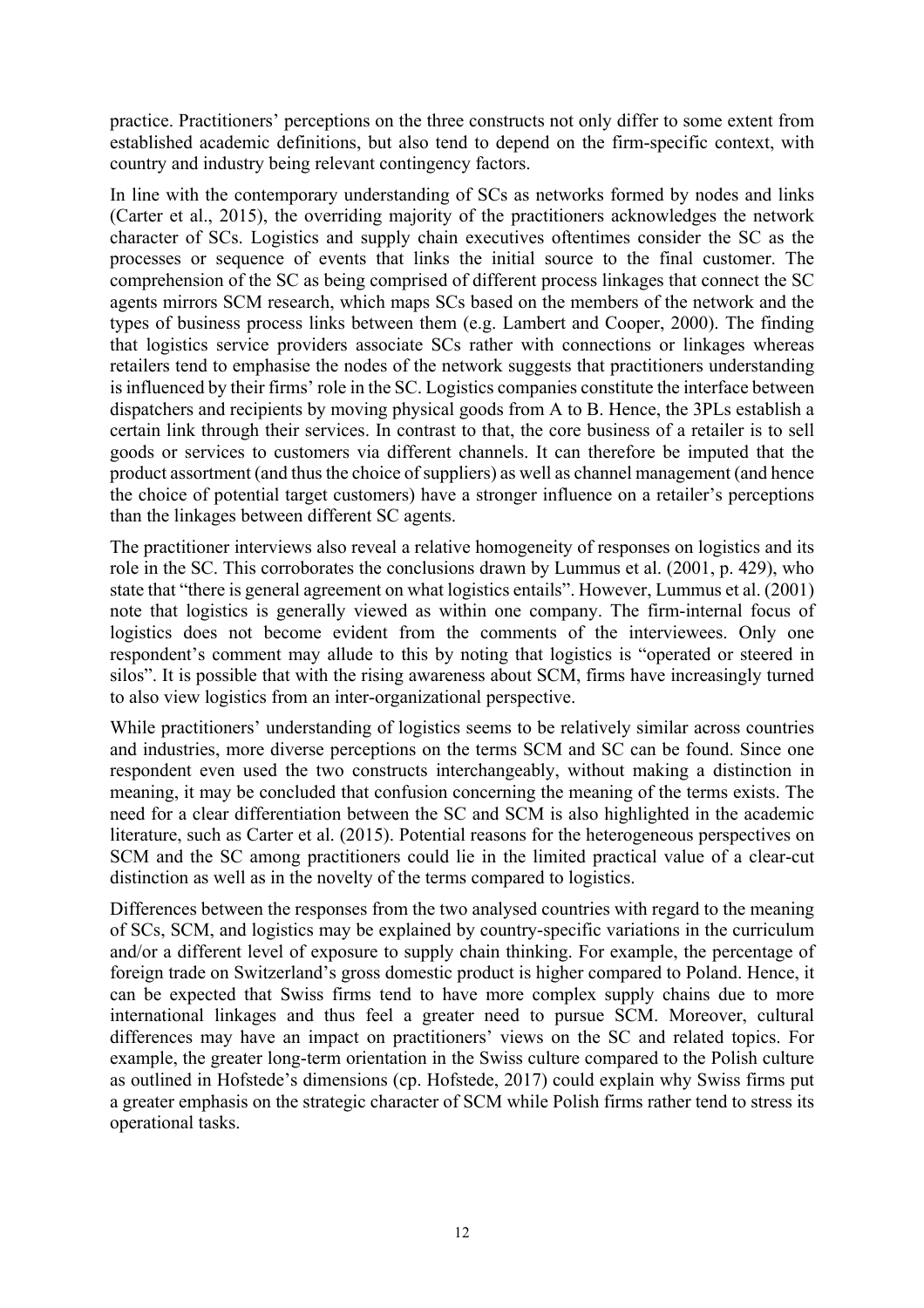# **6. CONCLUSION**

 The objective of this research was to generate novel, differentiated insights in the use of the terms 'supply chain', 'supply chain management,' and 'logistics' as well as their interrelationships in practice. To this end, the views of practitioners in manufacturing, third party logistics, and retail have been solicited through a series of focussed interviews based on a refined and extended template of Lummus et al. (2001) as well as Sweeney and Bahr (2015).

 The findings suggest that there is especially a lot of variation between practitioners' understanding of SC and SCM. Differences in definitions are also noticeable when comparing the comments from Polish and Swiss respondents as well as from representatives of different industries. Apart from indicating a certain divergence between theory and practice, these variations mirror the diversity of orientations and emphases evident in the many academic definitions that have been proposed in recent decades. Moreover, the findings suggest that different industry- and culture-specific orientations on SC-related terms may hamper mutual understanding among practitioners as well as potentially between academics and practitioners. Scholars and practitioners are hence advised to clarify their comprehension of relevant operations management terms to avoid misconceptions. Additionally, this research may stimulate discussions on an international harmonization of the curricula in the field of SCM and logistics. It can be imputed that country- or even institution-specific differences in the teaching agenda not only increase the theory-practice-gap but also provoke misunderstandings among practitioners.

 In reflecting on the validity and reliability of this research, the four qualitative criteria dependability, and confirmability. The credibility criterion stipulates that the results of a qualitative study should be credent from the perspective of the participants in the research. This issue was addressed to some extent by inviting interviewees to comment on summaries of the research findings. The limited sample size employed in the present research is not intended to be definitive and hampers transferability. However, the use of the focussed interview methodology enabled the inductive development of a number of propositions. The process of continuously relating the empirical findings back to the literature helped in this regard. Dependability emphasizes the need for the researcher to account for the changing context within which the research occurs. In this regard, the authors documented the entire focused interview process, from design through to analysis and feedback. Confirmability refers to the degree to which others could confirm the results. Future work should build on the findings of this research using a combined inductive/deductive approach based on methodological triangulation. recommended by Lincoln and Guba (1985) have been adopted – credibility, transferability,

 using a combined inductive/deductive approach based on methodological triangulation. In a next step, the propositions shall be empirically tested using a larger survey of companies. Furthermore, the cross-cultural context will be strengthened by including practitioners from other European countries in the sample. Future studies about practitioner perspectives on SC- related terms could also analyse the role of other contingency variables, such as firm size or the position and educational background of the interviewee.

## **REFERENCES**

Bechtel, C. and Jayaram, J. (1997), 'Supply chain management: a strategic perspective', *International Journal of Logistics Management*, 8(1), 15-34.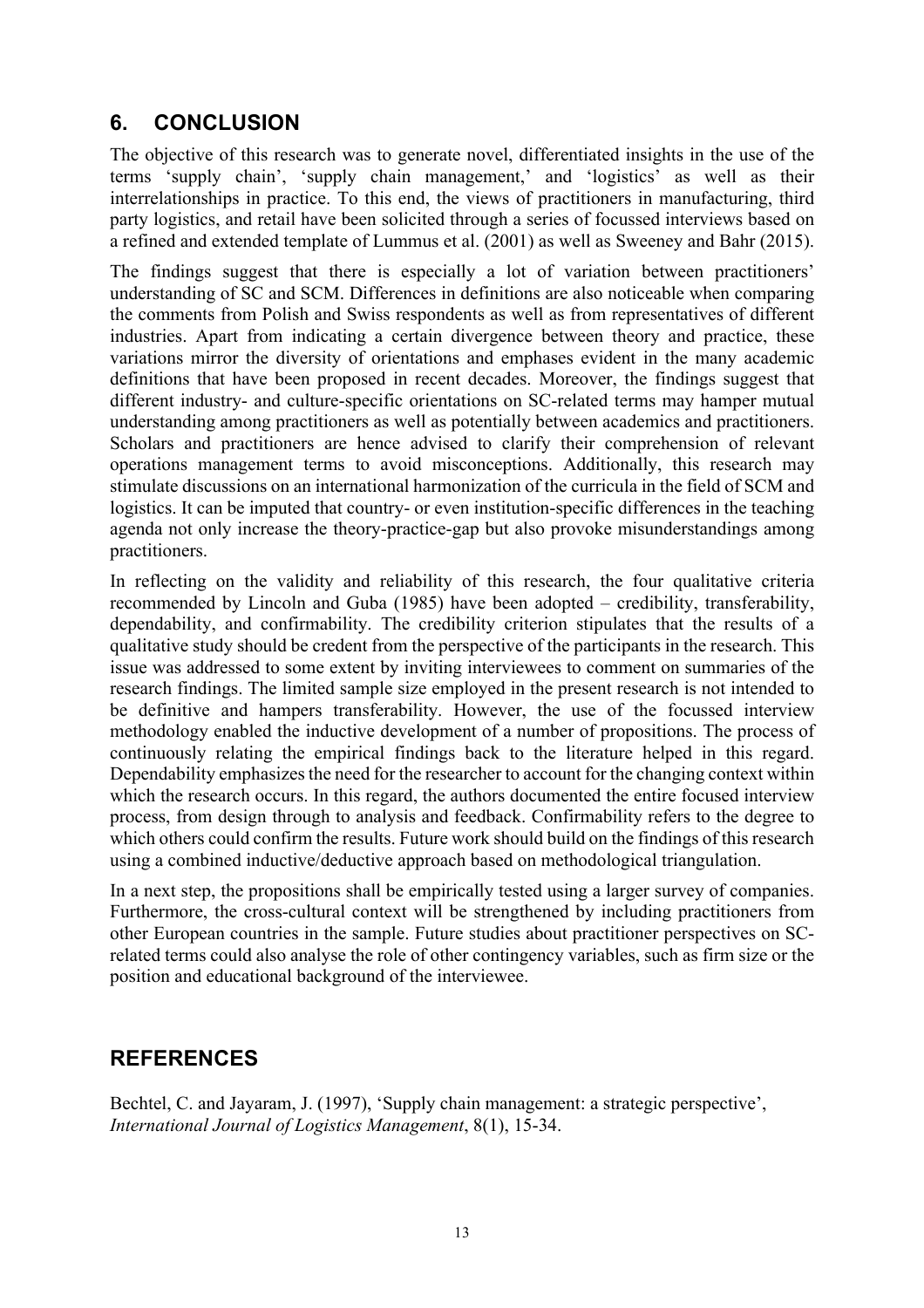Burgess, K., Singh, P.K. and Koroglu, R. (2006), 'Supply chain management: a structured literature review and implications for future research', *International Journal of Operations and Production Management*, 26(7), 703-729.

Carter, C.R., Rogers, D.S. and Choi, T.Y., 2015. Toward the theory of the supply chain. *Journal of Supply Chain Management*, *51*(2), pp.89-97.

Chen, I.J. and Paulraj, A. (2004), 'Towards a theory of supply chain management: the constructs and measurements', *Journal of Operations Management*, 22(2), 119-150.

Chudzicka-Czupała, A., Lupina-Wegener, A., Borter, S. and Hapon, N., 2013. Students' attitude toward cheating in Switzerland, Ukraine and Poland. *The New Educational Review, 32 (2)*, pp.66-76.

Croom, S., Romano, P. and Giannakis, M. (2000), 'Supply Chain Management: An Analytical Framework for Critical Literature Review', *European Journal of Purchasing and Supply Management*, 6(1), 67–83.

P/Educate/SCM\_Definitions\_and\_Glossary\_of\_Terms.aspx  $\overline{\left| \right|}$  date accessed: April 20<sup>th</sup> 2017]. CSCMP (2017), Council of Supply Chain Management Professionals, https://cscmp.org/imis0/CSCMP/Educate/SCM\_Definitions\_and\_Glossary\_of\_Terms/CSCM

Donaldson, L., 2001. The contingency theory of organizations. Sage.

Easterby-Smith, M., Thorpe, R. and Jackson P.R. (2008), Management Research: an introduction, (3rd Edition), London: Sage Publications.

Evanschitzky, H., Baumgaarth, C., Hubbard, R. and Armstrong, J.S. (2007) Replication research's disturbing trend, *Journal of Business Research*, 60, 411-415.

Fawcett, S.E., and Waller, M.A. (2011), 'Making Sense Out of Chaos: Why Theory is Relevant to Supply Chain Research', *Journal of Business Logistics*, 32(1), 1-5.

 domain and scope of SCM's foundational disciplines – insights and issues to advance Frankel, R., Bolumole, Y.A., Eltantawy, R.A., Paulraj, A. and Gundlach, G.T. (2008), "The research", *Journal of Business Logistics*, Vol. 29 No. 1, pp. 1-30.

Geertz, C. (1973), The Interpretation of Cultures, New York: Basic Books.

Giunipero, L.C., Hooker, R.E., Joseph-Matthews, S.m Yoon, T.E. and Brudvig, S. (2008), 'A decade of SCM literature: past, present and future implications', *Journal of Supply Chain Management*, 44(4), 66-86.

Goldsby, T.J. and Zinn, W. (2016), "Adding relevance to rigor in research: The JBL practitioner panel", *Journal of Business Logistics*, Vol. 37 No. 4, pp. 310-311.

Halldorsson, A., Kotzab, H., Mikkola, J. H. and Skjott-Larsen, T. (2007), 'Complementary theories to supply chain management', *Supply Chain Management: An International Journal*, 12(4), 284-296.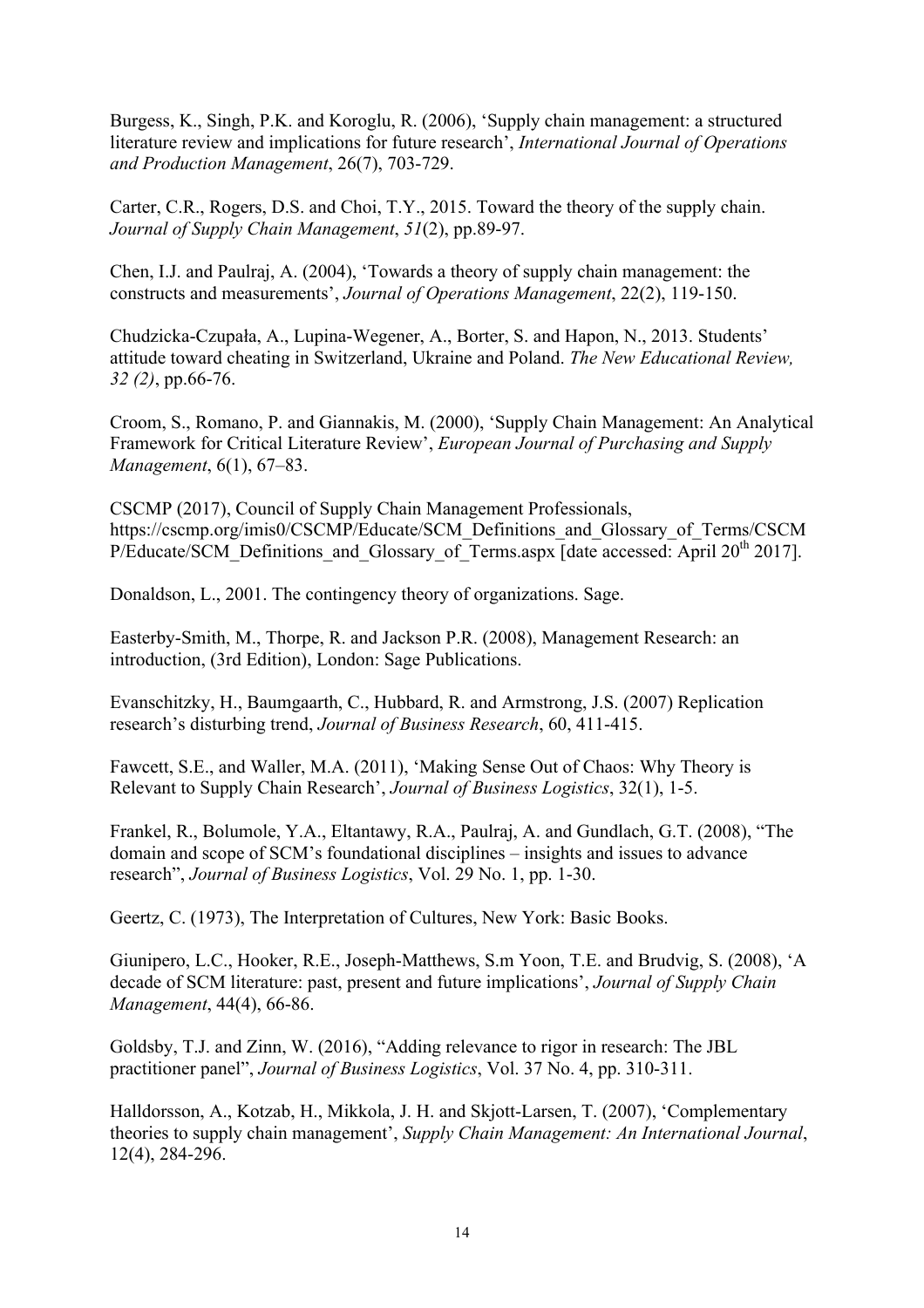Hofstede, G. (2017), 'Cultural dimensions – Poland in comparison with Switzerland', available at: https://geert-hofstede.com/poland.html, accessed 26 April 2017.

ITJ (2013), International Transport Journal,

2013-industry-upswing-continues.html, [date accessed: April 20<sup>th</sup> 2017]. http://www.transportjournal.com/en/home/news/artikeldetail/swiss-logistics-market-study-

Kathawala, Y and Abdou, K. (2003), 'Supply chain evaluation in the service industry: a framework development compared to manufacturing', *Managerial Auditing Journal*, 18(2), 140-149.

Lambert, D.M. (2004), 'Supply Chain Management', in D.M. Lambert (Ed.), Supply Chain Management: Processes, Partnerships, Performance, Sarasota, FL: Supply Chain Management Institute, 1-23.

Lambert, D.M. and Cooper, M.C. (2000), 'Issues in Supply Chain Management', *Industrial Marketing Management*, 29(1), 65-83.

Larson, P.D. and Halldorsson, A. (2004), 'Logistics versus Supply Chain Management: An International Survey', *International Journal of Logistics: Research and Applications*, 7(1), 17-31.

Leenders, M. R., Fearson, H. E., Flynn, A. E. and Johnson, P. F. (2002), Purchasing and Supply Management, New York: McGraw-Hill/Irwin.

Lincoln,Y. and Guba, E., 1985. Naturalistic Inquiry. NewYork, NY: Sage.

Lummus, R.R., Krumwiede, D.W. and Vokurka, R.J. (2001), 'The Relationship of Logistics to Supply Chain Management: Developing a Common Industry Definition', *Industrial Management and Data Systems*, 101(8), 426–432.

Mangan, J., Lalwani, C. and Gandner, B. (2004), 'Combining quantitative and qualitative methodologies in logistics research', *International Journal of Physical Distribution & Logistics Management*, 34(7), 565-78.

McKinnon, A.C. (2013), "Starry-eyed: journal rankings and the future of logistics research", *International Journal of Physical Distribution & Logistics Management*, Vol. 43 No. 1, pp.  $6-17.$ 

Mena, C. Humphries, A. and Choi, T.Y., 2013. Toward a theory of multi-tier supply chain management. *Journal of Supply Chain Management*, 49(2), pp.58-77.

Mentzer, J.T., DeWitt, W., Keebler, J.S., Min, S., Nix, N. W., Smith, C.D. and Zacharia Z.G. (2001), 'Defining Supply Chain Management', *Journal of Business Logistics*; 22(2), 1-25.

Neuliep, W. (1991) Replication Research in the Social Sciences, Sage.

New, S. (1997), 'The Scope of Supply Chain Management Research', *Supply Chain Management*, 2(1), 15–22.